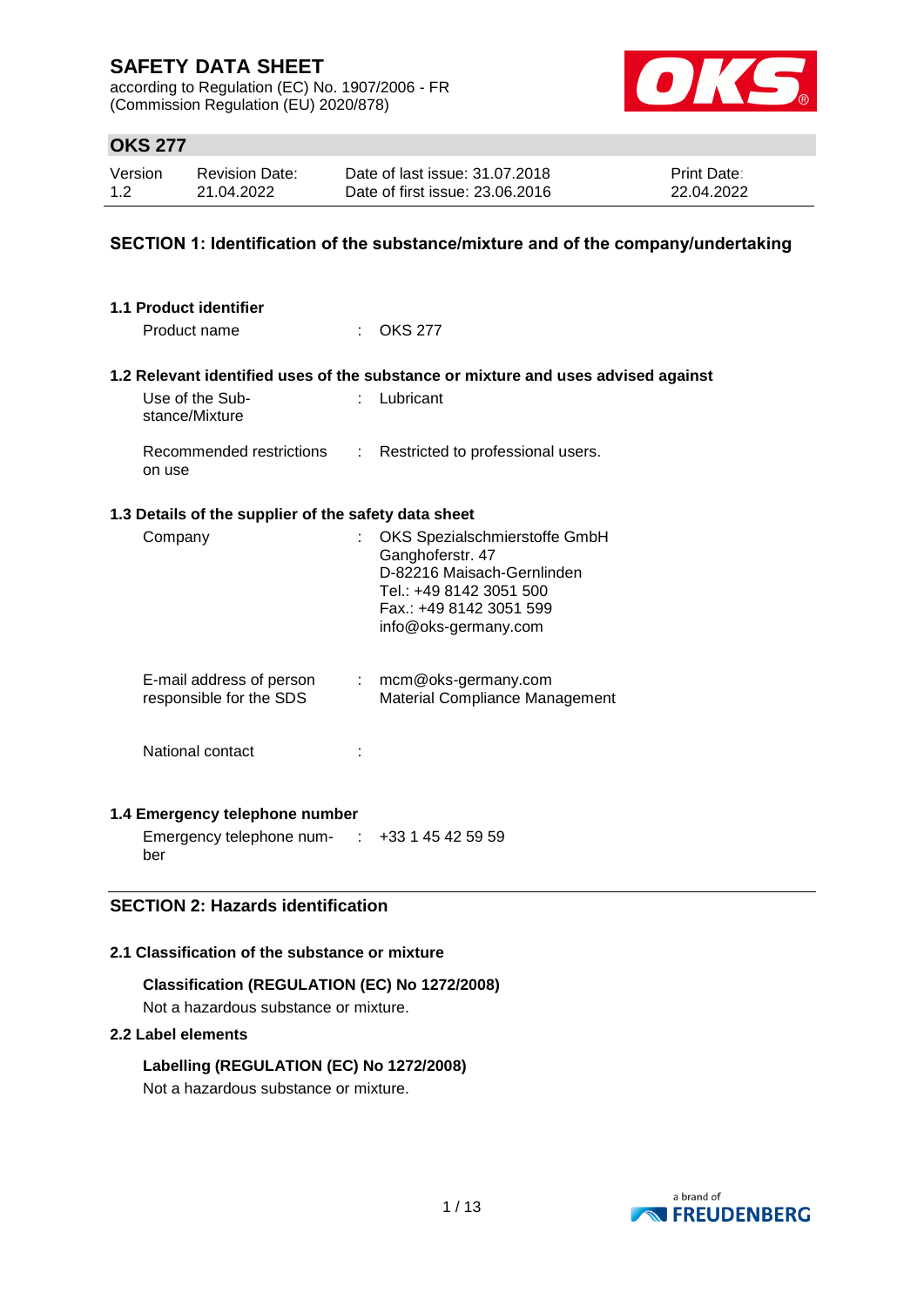according to Regulation (EC) No. 1907/2006 - FR (Commission Regulation (EU) 2020/878)



## **OKS 277**

| Version | <b>Revision Date:</b> | Date of last issue: 31.07.2018  | <b>Print Date:</b> |
|---------|-----------------------|---------------------------------|--------------------|
| 1.2     | 21.04.2022            | Date of first issue: 23,06,2016 | 22.04.2022         |

### **2.3 Other hazards**

This substance/mixture contains no components considered to be either persistent, bioaccumulative and toxic (PBT), or very persistent and very bioaccumulative (vPvB) at levels of 0.1% or higher.

Ecological information: The substance/mixture does not contain components considered to have endocrine disrupting properties according to REACH Article 57(f) or Commission Delegated regulation (EU) 2017/2100 or Commission Regulation (EU) 2018/605 at levels of 0.1% or higher.

Toxicological information: The substance/mixture does not contain components considered to have endocrine disrupting properties according to REACH Article 57(f) or Commission Delegated regulation (EU) 2017/2100 or Commission Regulation (EU) 2018/605 at levels of 0.1% or higher.

## **SECTION 3: Composition/information on ingredients**

### **3.2 Mixtures**

| Chemical nature                     | ester oil<br><b>PTFF</b><br>Thickening agent |
|-------------------------------------|----------------------------------------------|
| <b>Components</b><br><b>Remarks</b> | No hazardous ingredients                     |

### **SECTION 4: First aid measures**

### **4.1 Description of first aid measures**

| If inhaled              | Remove person to fresh air. If signs/symptoms continue, get<br>medical attention.<br>Keep patient warm and at rest.<br>If breathing is irregular or stopped, administer artificial respira-<br>tion. |
|-------------------------|------------------------------------------------------------------------------------------------------------------------------------------------------------------------------------------------------|
| In case of skin contact | Remove contaminated clothing. If irritation develops, get med-<br>ical attention.<br>Wash off with soap and water.                                                                                   |
| In case of eye contact  | : Rinse immediately with plenty of water, also under the eyelids,<br>for at least 10 minutes.<br>If eye irritation persists, consult a specialist.                                                   |
| If swallowed            | $\therefore$ Move the victim to fresh air.<br>Do not induce vomiting without medical advice.                                                                                                         |

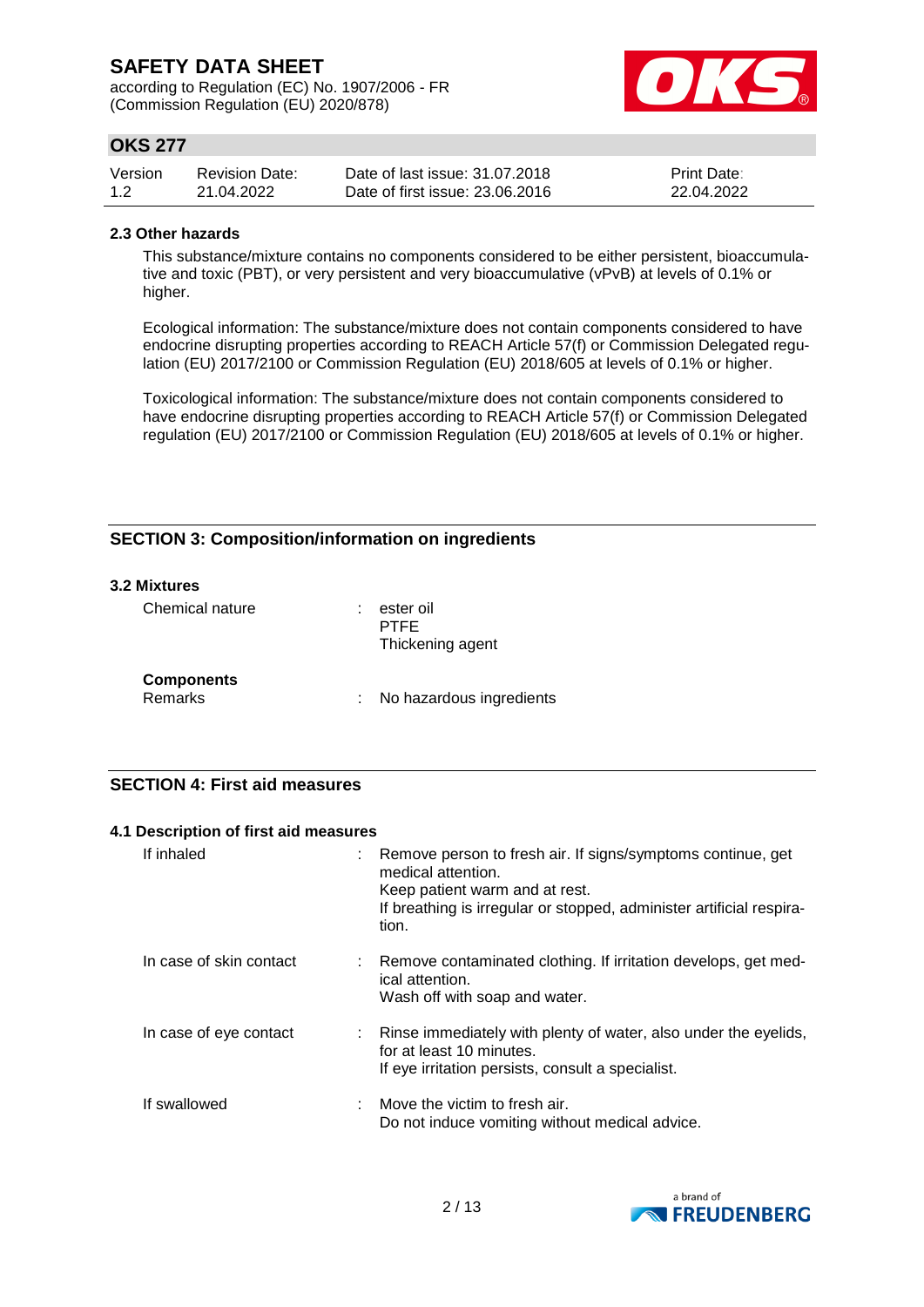according to Regulation (EC) No. 1907/2006 - FR (Commission Regulation (EU) 2020/878)



## **OKS 277**

| Version | <b>Revision Date:</b> | Date of last issue: 31.07.2018  | <b>Print Date:</b> |
|---------|-----------------------|---------------------------------|--------------------|
| 1.2     | 21.04.2022            | Date of first issue: 23,06,2016 | 22.04.2022         |

### **4.2 Most important symptoms and effects, both acute and delayed**

| Symptoms | : No information available. |
|----------|-----------------------------|
|          |                             |

Risks : None known.

## **4.3 Indication of any immediate medical attention and special treatment needed**

Treatment : No information available.

## **SECTION 5: Firefighting measures**

### **5.1 Extinguishing media**

| Suitable extinguishing media                          |  | Use water spray, alcohol-resistant foam, dry chemical or car-<br>bon dioxide. |  |  |  |  |
|-------------------------------------------------------|--|-------------------------------------------------------------------------------|--|--|--|--|
| Unsuitable extinguishing<br>media                     |  | : High volume water jet                                                       |  |  |  |  |
| Special hazards arising from the substance or mixture |  |                                                                               |  |  |  |  |

## **5.2 Special hazards arising from the substance or**

| Hazardous combustion prod- | : Carbon oxides       |
|----------------------------|-----------------------|
| ucts                       | Halogenated compounds |

### **5.3 Advice for firefighters**

| Special protective equipment :<br>for firefighters | In the event of fire, wear self-contained breathing apparatus.<br>Use personal protective equipment. Exposure to decomposi-<br>tion products may be a hazard to health. |
|----------------------------------------------------|-------------------------------------------------------------------------------------------------------------------------------------------------------------------------|
| Further information                                | Standard procedure for chemical fires.                                                                                                                                  |

## **SECTION 6: Accidental release measures**

## **6.1 Personal precautions, protective equipment and emergency procedures**

| Personal precautions          | Evacuate personnel to safe areas.<br>Use the indicated respiratory protection if the occupational<br>exposure limit is exceeded and/or in case of product release<br>(dust).<br>Do not breathe vapours, aerosols.<br>Refer to protective measures listed in sections 7 and 8. |
|-------------------------------|-------------------------------------------------------------------------------------------------------------------------------------------------------------------------------------------------------------------------------------------------------------------------------|
| 6.2 Environmental precautions |                                                                                                                                                                                                                                                                               |

Environmental precautions : Try to prevent the material from entering drains or water courses. Local authorities should be advised if significant spillages cannot be contained.

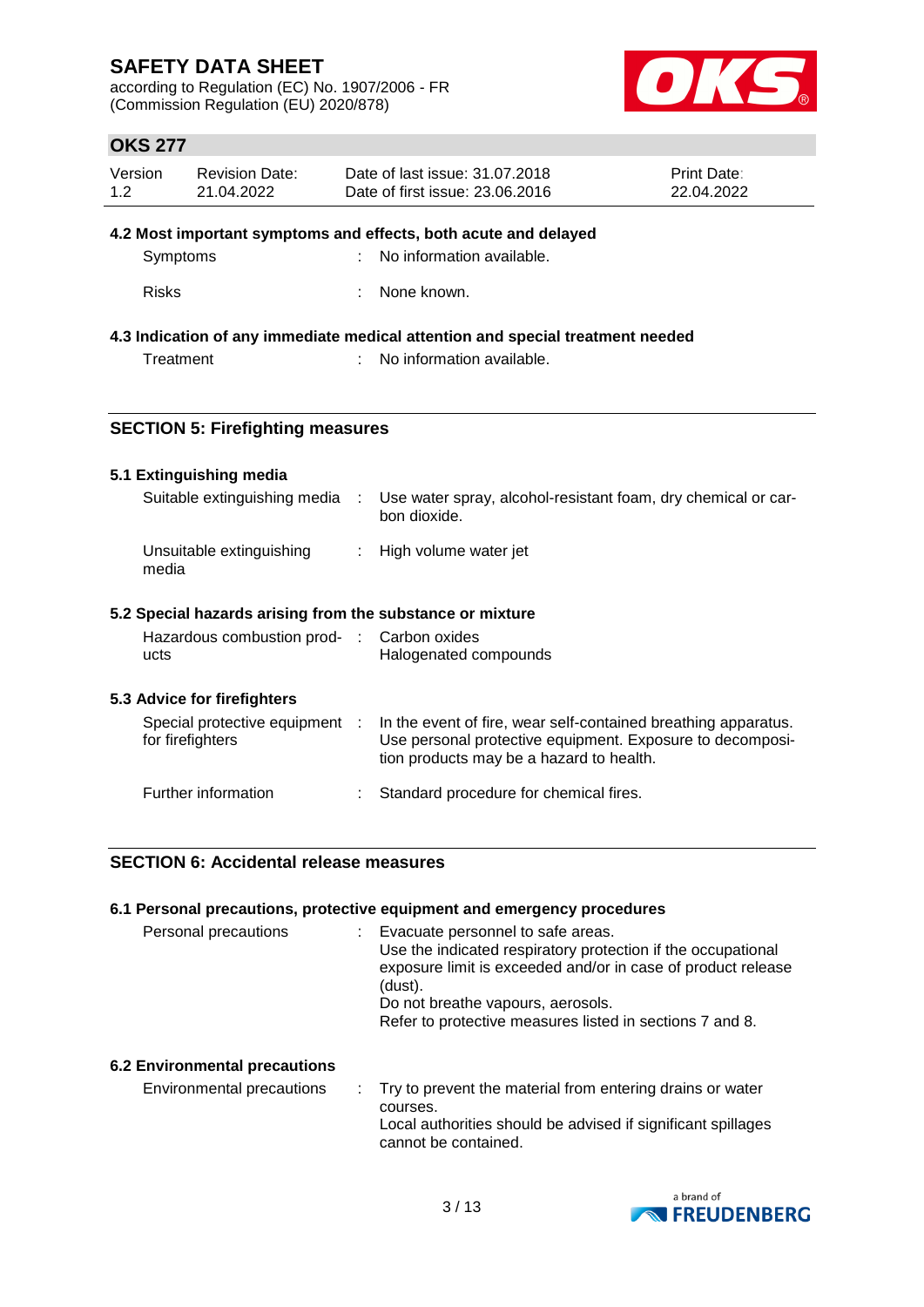according to Regulation (EC) No. 1907/2006 - FR (Commission Regulation (EU) 2020/878)



## **OKS 277**

| Version | <b>Revision Date:</b> | Date of last issue: 31.07.2018  | <b>Print Date:</b> |
|---------|-----------------------|---------------------------------|--------------------|
| 1.2     | 21.04.2022            | Date of first issue: 23,06,2016 | 22.04.2022         |

### **6.3 Methods and material for containment and cleaning up**

Methods for cleaning up : Clean up promptly by sweeping or vacuum. Keep in suitable, closed containers for disposal.

## **6.4 Reference to other sections**

For personal protection see section 8.

## **SECTION 7: Handling and storage**

### **7.1 Precautions for safe handling**

| For personal protection see section 8.<br>Smoking, eating and drinking should be prohibited in the ap-<br>plication area.<br>Wash hands and face before breaks and immediately after<br>handling the product.                                                                                                                        |
|--------------------------------------------------------------------------------------------------------------------------------------------------------------------------------------------------------------------------------------------------------------------------------------------------------------------------------------|
| : Wash face, hands and any exposed skin thoroughly after<br>handling.                                                                                                                                                                                                                                                                |
| 7.2 Conditions for safe storage, including any incompatibilities                                                                                                                                                                                                                                                                     |
| Store in original container. Keep container closed when not in<br>÷.<br>use. Keep in a dry, cool and well-ventilated place. Containers<br>which are opened must be carefully resealed and kept upright<br>to prevent leakage. Store in accordance with the particular<br>national regulations. Keep in properly labelled containers. |
|                                                                                                                                                                                                                                                                                                                                      |

## **7.3 Specific end use(s)**

Specific use(s) : Specific instructions for handling, not required.

### **SECTION 8: Exposure controls/personal protection**

**8.1 Control parameters**

Contains no substances with occupational exposure limit values.

### **8.2 Exposure controls**

| <b>Engineering measures</b>                                           |                                        |
|-----------------------------------------------------------------------|----------------------------------------|
| none                                                                  |                                        |
| Personal protective equipment                                         |                                        |
| Eye protection                                                        | Safety glasses with side-shields       |
| Hand protection<br>Material<br>Break through time<br>Protective index | Nitrile rubber<br>$>10$ min<br>Class 1 |

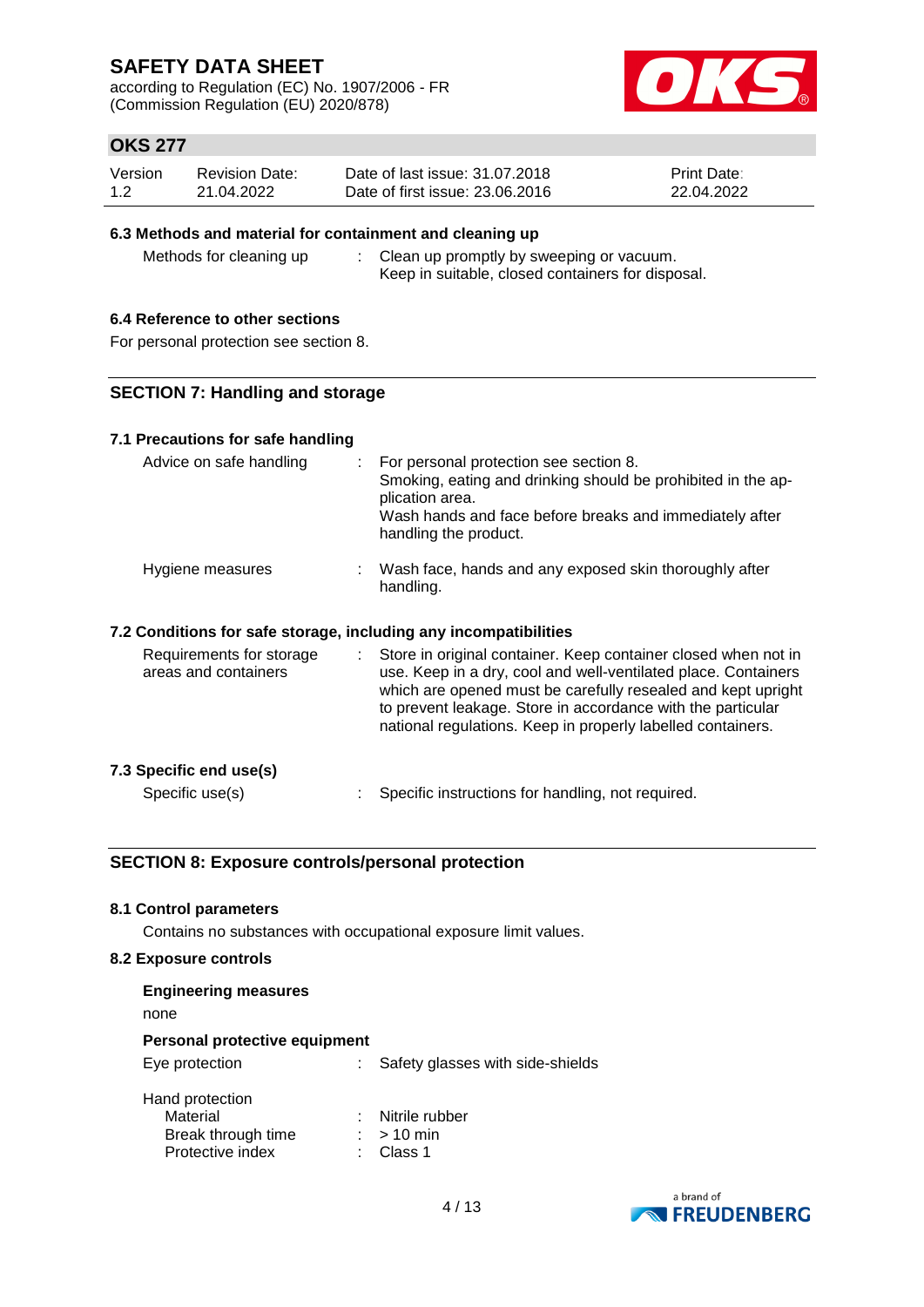according to Regulation (EC) No. 1907/2006 - FR (Commission Regulation (EU) 2020/878)



## **OKS 277**

| Version<br>1.2         | <b>Revision Date:</b><br>21.04.2022 | Date of last issue: 31.07.2018<br>Date of first issue: 23.06.2016 |                                                                                                                                                                                                                                                                                                                                                                                | Print Date:<br>22.04.2022 |
|------------------------|-------------------------------------|-------------------------------------------------------------------|--------------------------------------------------------------------------------------------------------------------------------------------------------------------------------------------------------------------------------------------------------------------------------------------------------------------------------------------------------------------------------|---------------------------|
| <b>Remarks</b>         |                                     |                                                                   | : For prolonged or repeated contact use protective gloves. The<br>break through time depends amongst other things on the<br>material, the thickness and the type of glove and therefore<br>has to be measured for each case.<br>The selected protective gloves have to satisfy the specifica-<br>tions of Regulation (EU) 2016/425 and the standard EN 374<br>derived from it. |                           |
| Respiratory protection |                                     |                                                                   | Not required; except in case of aerosol formation.                                                                                                                                                                                                                                                                                                                             |                           |
| Filter type            |                                     |                                                                   | Filter type A-P                                                                                                                                                                                                                                                                                                                                                                |                           |
| Protective measures    |                                     |                                                                   | The type of protective equipment must be selected according<br>to the concentration and amount of the dangerous substance<br>at the specific workplace.<br>Choose body protection in relation to its type, to the concen-<br>tration and amount of dangerous substances, and to the spe-<br>cific work-place.                                                                  |                           |

## **SECTION 9: Physical and chemical properties**

## **9.1 Information on basic physical and chemical properties**

| Physical state                                      |      | paste                     |
|-----------------------------------------------------|------|---------------------------|
| Colour                                              | t.   | white                     |
| Odour                                               | ÷    | fruity                    |
| Odour Threshold                                     | t.   | No data available         |
|                                                     |      |                           |
| Melting point/range                                 | t.   | No data available         |
| Boiling point/boiling range                         | ÷    | No data available         |
| Flammability (solid, gas)                           | ÷    | <b>Combustible Solids</b> |
| Upper explosion limit / Upper<br>flammability limit | t in | No data available         |
| Lower explosion limit / Lower<br>flammability limit |      | : No data available       |
| Flash point                                         | ÷    | Not applicable            |
| Auto-ignition temperature                           | t.   | No data available         |
| Decomposition temperature                           | t.   | No data available         |

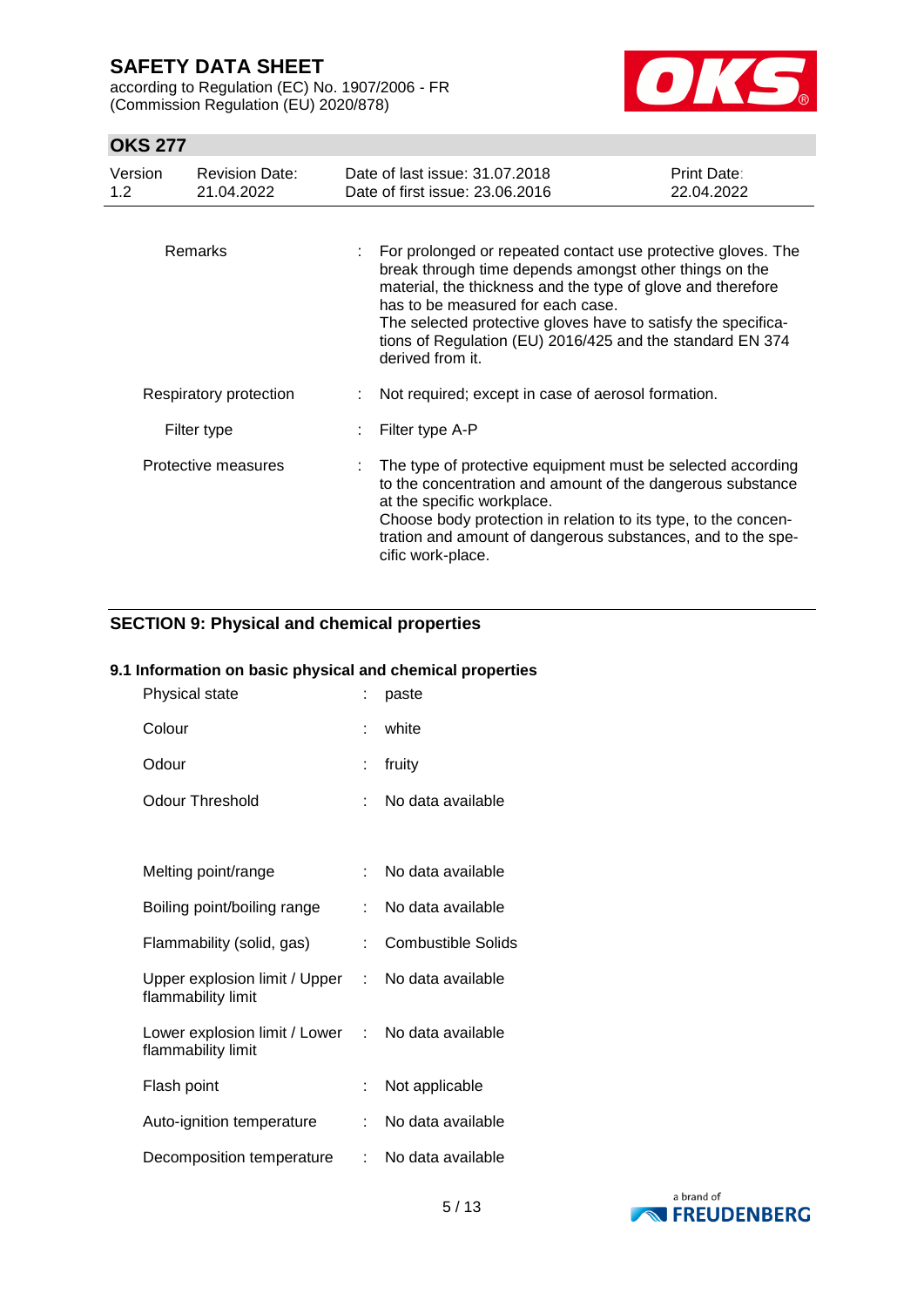according to Regulation (EC) No. 1907/2006 - FR (Commission Regulation (EU) 2020/878)



## **OKS 277**

| Version<br>1.2 |                     | <b>Revision Date:</b><br>21.04.2022        |                                                                        | Date of last issue: 31.07.2018<br>Print Date:<br>Date of first issue: 23.06.2016<br>22.04.2022 |  |
|----------------|---------------------|--------------------------------------------|------------------------------------------------------------------------|------------------------------------------------------------------------------------------------|--|
|                | pH                  |                                            | ÷                                                                      | Not applicable<br>substance/mixture is non-soluble (in water)                                  |  |
|                | Viscosity           | Viscosity, dynamic                         |                                                                        | : No data available                                                                            |  |
|                |                     | Viscosity, kinematic                       | ÷                                                                      | Not applicable                                                                                 |  |
|                |                     | Solubility(ies)<br>Water solubility        |                                                                        | insoluble                                                                                      |  |
|                |                     | Solubility in other solvents               | ÷                                                                      | No data available                                                                              |  |
|                |                     | Partition coefficient: n-<br>octanol/water | : No data available                                                    |                                                                                                |  |
|                |                     | Vapour pressure                            | ÷                                                                      | < 0,001 hPa (20 °C)                                                                            |  |
|                |                     | Relative density                           | 1,2 $(20 °C)$<br>Reference substance: Water<br>The value is calculated |                                                                                                |  |
|                | Density             |                                            | 1,20 g/cm3<br>(20 °C)                                                  |                                                                                                |  |
|                | <b>Bulk density</b> |                                            |                                                                        | No data available                                                                              |  |
|                |                     | Relative vapour density                    | ÷                                                                      | No data available                                                                              |  |
|                |                     | 9.2 Other information                      |                                                                        |                                                                                                |  |
|                | Explosives          |                                            | ÷                                                                      | Not explosive                                                                                  |  |
|                |                     | Oxidizing properties                       |                                                                        | No data available                                                                              |  |
|                | Self-ignition       |                                            |                                                                        | not auto-flammable                                                                             |  |
|                |                     | Metal corrosion rate                       |                                                                        | Not corrosive to metals                                                                        |  |
|                |                     | Evaporation rate                           |                                                                        | No data available                                                                              |  |
|                |                     | Sublimation point                          |                                                                        | No data available                                                                              |  |

## **SECTION 10: Stability and reactivity**

## **10.1 Reactivity**

No hazards to be specially mentioned.

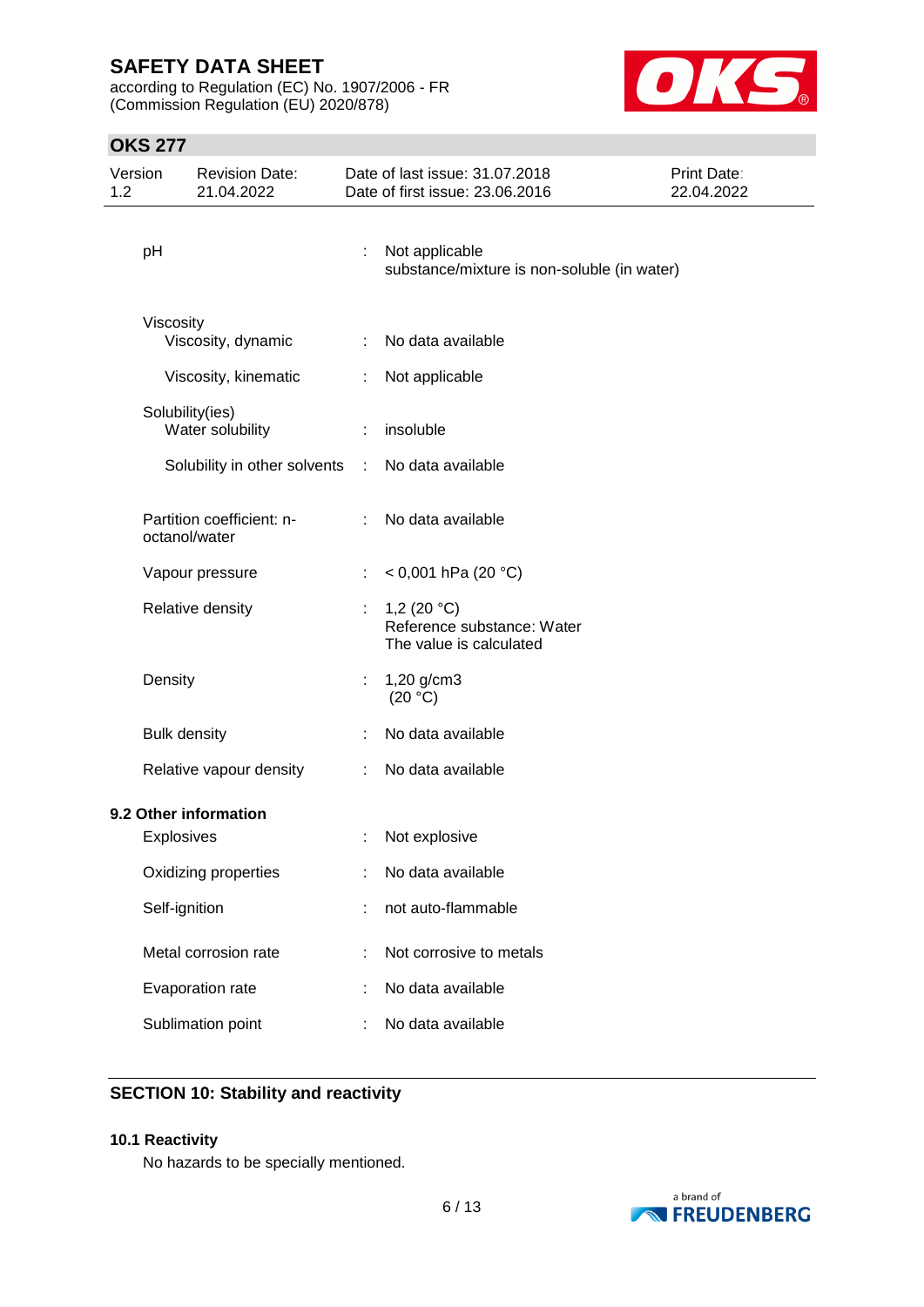according to Regulation (EC) No. 1907/2006 - FR (Commission Regulation (EU) 2020/878)



## **OKS 277**

| Version | <b>Revision Date:</b> | Date of last issue: 31,07,2018  | <b>Print Date:</b> |
|---------|-----------------------|---------------------------------|--------------------|
| 1.2     | 21.04.2022            | Date of first issue: 23,06,2016 | 22.04.2022         |

### **10.2 Chemical stability**

Stable under normal conditions.

# **10.3 Possibility of hazardous reactions** Hazardous reactions : No dangerous reaction known under conditions of normal use. **10.4 Conditions to avoid** Conditions to avoid : No conditions to be specially mentioned. **10.5 Incompatible materials**

Materials to avoid : No materials to be especially mentioned.

## **10.6 Hazardous decomposition products**

No decomposition if stored and applied as directed.

## **SECTION 11: Toxicological information**

### **11.1 Information on hazard classes as defined in Regulation (EC) No 1272/2008**

## **Acute toxicity**

| Product:                                 |            |                                             |
|------------------------------------------|------------|---------------------------------------------|
| Acute oral toxicity                      | ÷.         | Remarks: This information is not available. |
| Acute inhalation toxicity                | ÷          | Remarks: This information is not available. |
| Acute dermal toxicity                    | $\epsilon$ | Remarks: This information is not available. |
| <b>Skin corrosion/irritation</b>         |            |                                             |
| <b>Product:</b>                          |            |                                             |
| <b>Remarks</b>                           |            | This information is not available.          |
| Serious eye damage/eye irritation        |            |                                             |
| <b>Product:</b>                          |            |                                             |
| <b>Remarks</b>                           |            | This information is not available.          |
| <b>Respiratory or skin sensitisation</b> |            |                                             |
| <b>Product:</b>                          |            |                                             |
| Remarks                                  |            | This information is not available.          |
| <b>Germ cell mutagenicity</b>            |            |                                             |
| Product:                                 |            |                                             |
| Genotoxicity in vitro                    |            | Remarks: No data available                  |

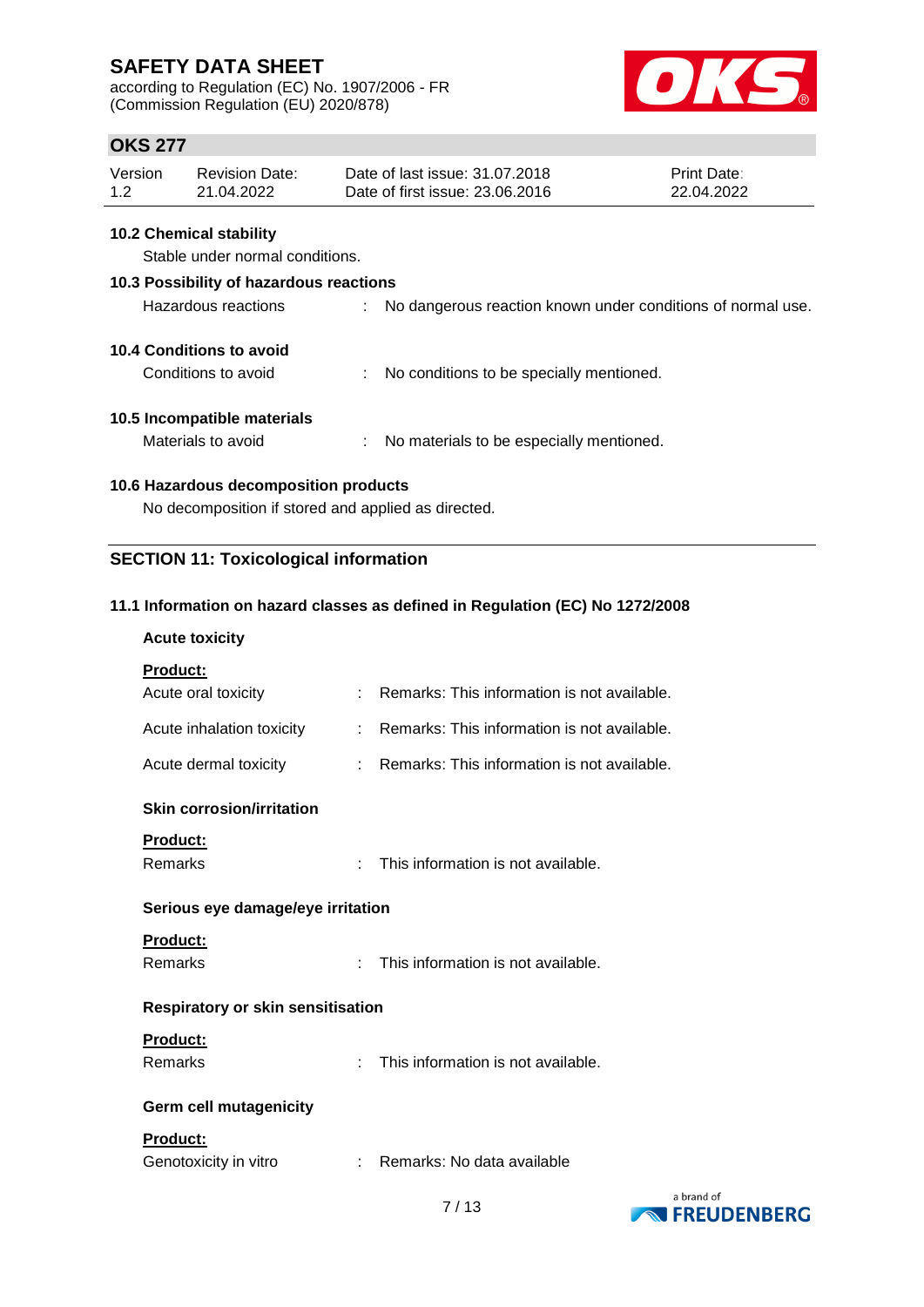according to Regulation (EC) No. 1907/2006 - FR (Commission Regulation (EU) 2020/878)



## **OKS 277**

| Version<br>1.2 |                                                | <b>Revision Date:</b><br>21.04.2022    |    | Date of last issue: 31.07.2018<br>Date of first issue: 23.06.2016                                                                                                                                                                                                         | <b>Print Date:</b><br>22.04.2022 |
|----------------|------------------------------------------------|----------------------------------------|----|---------------------------------------------------------------------------------------------------------------------------------------------------------------------------------------------------------------------------------------------------------------------------|----------------------------------|
|                |                                                | Genotoxicity in vivo                   | ÷. | Remarks: No data available                                                                                                                                                                                                                                                |                                  |
|                |                                                | Carcinogenicity                        |    |                                                                                                                                                                                                                                                                           |                                  |
|                | Product:                                       |                                        |    |                                                                                                                                                                                                                                                                           |                                  |
|                | <b>Remarks</b>                                 |                                        |    | No data available                                                                                                                                                                                                                                                         |                                  |
|                |                                                | <b>Reproductive toxicity</b>           |    |                                                                                                                                                                                                                                                                           |                                  |
|                | <b>Product:</b>                                |                                        |    |                                                                                                                                                                                                                                                                           |                                  |
|                |                                                | Effects on fertility                   |    | : Remarks: No data available                                                                                                                                                                                                                                              |                                  |
|                | ment                                           | Effects on foetal develop-             |    | : Remarks: No data available                                                                                                                                                                                                                                              |                                  |
|                |                                                | <b>Repeated dose toxicity</b>          |    |                                                                                                                                                                                                                                                                           |                                  |
|                | Product:                                       |                                        |    |                                                                                                                                                                                                                                                                           |                                  |
|                | Remarks                                        |                                        |    | This information is not available.                                                                                                                                                                                                                                        |                                  |
|                |                                                | <b>Aspiration toxicity</b>             |    |                                                                                                                                                                                                                                                                           |                                  |
|                | Product:<br>This information is not available. |                                        |    |                                                                                                                                                                                                                                                                           |                                  |
|                |                                                | 11.2 Information on other hazards      |    |                                                                                                                                                                                                                                                                           |                                  |
|                |                                                | <b>Endocrine disrupting properties</b> |    |                                                                                                                                                                                                                                                                           |                                  |
|                | Product:                                       |                                        |    |                                                                                                                                                                                                                                                                           |                                  |
|                | Assessment                                     |                                        |    | The substance/mixture does not contain components consid-<br>ered to have endocrine disrupting properties according to<br>REACH Article 57(f) or Commission Delegated regulation<br>(EU) 2017/2100 or Commission Regulation (EU) 2018/605 at<br>levels of 0.1% or higher. |                                  |
|                |                                                | <b>Further information</b>             |    |                                                                                                                                                                                                                                                                           |                                  |
|                | Product:                                       |                                        |    |                                                                                                                                                                                                                                                                           |                                  |
|                | Remarks                                        |                                        |    | Information given is based on data on the components and<br>the toxicology of similar products.                                                                                                                                                                           |                                  |

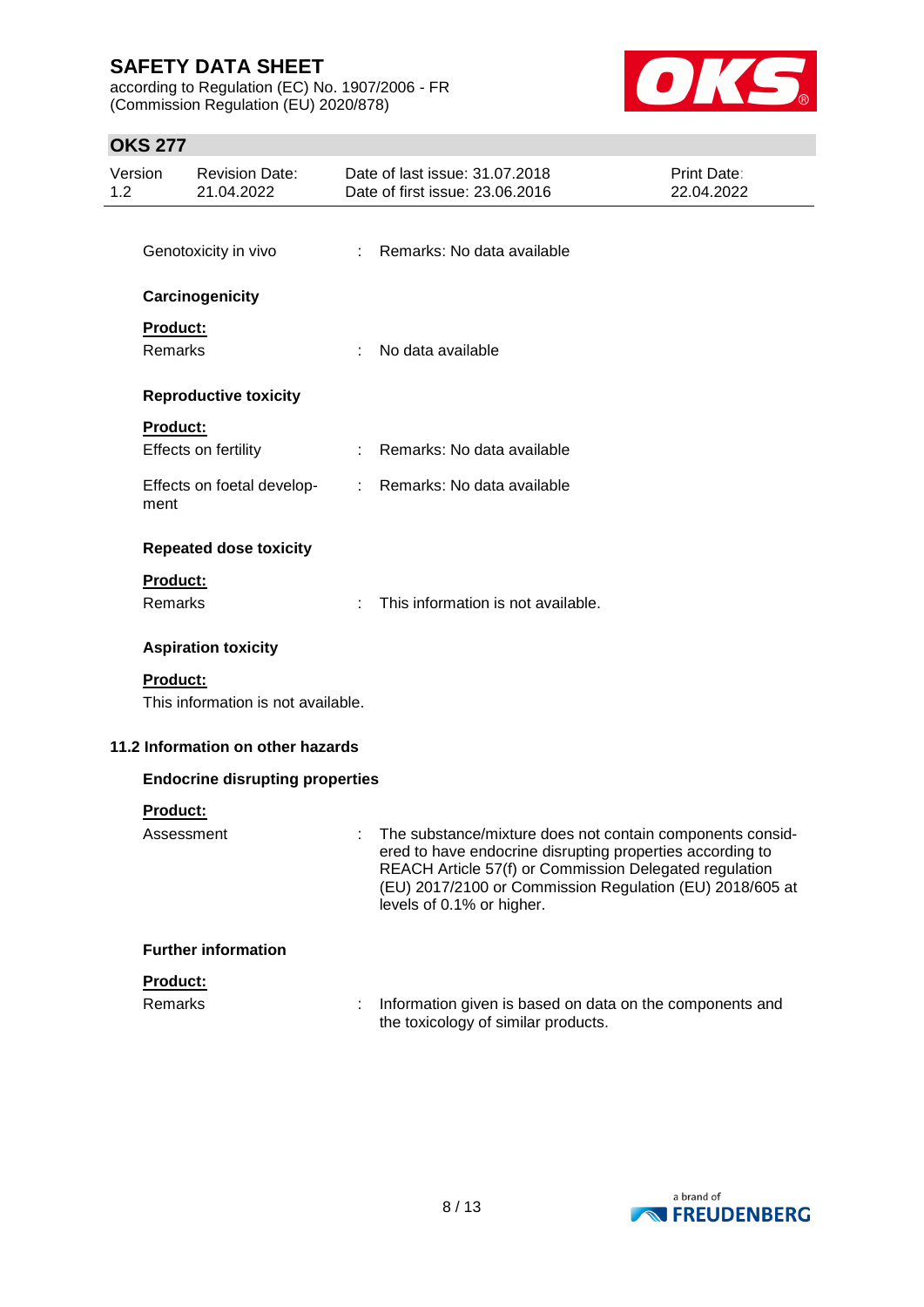according to Regulation (EC) No. 1907/2006 - FR (Commission Regulation (EU) 2020/878)



## **OKS 277**

| Version | <b>Revision Date:</b> | Date of last issue: 31.07.2018  | <b>Print Date:</b> |
|---------|-----------------------|---------------------------------|--------------------|
| 1.2     | 21.04.2022            | Date of first issue: 23,06,2016 | 22.04.2022         |

### **SECTION 12: Ecological information**

### **12.1 Toxicity**

| <b>Product:</b>                                                                     |                              |
|-------------------------------------------------------------------------------------|------------------------------|
| Toxicity to fish                                                                    | : Remarks: No data available |
| Toxicity to daphnia and other : Remarks: No data available<br>aquatic invertebrates |                              |
| Toxicity to algae/aquatic<br>plants                                                 | : Remarks: No data available |
| Toxicity to microorganisms                                                          | Remarks: No data available   |
| 12.2 Persistence and degradability                                                  |                              |
| <b>Product:</b>                                                                     |                              |
| Biodegradability                                                                    | Remarks: No data available   |
| Physico-chemical removabil- : Remarks: No data available<br>ity                     |                              |

## **12.3 Bioaccumulative potential**

### **Product:**

| <b>Bioaccumulation</b> | : Remarks: This mixture contains no substance considered to |
|------------------------|-------------------------------------------------------------|
|                        | be persistent, bioaccumulating and toxic (PBT).             |
|                        | This mixture contains no substance considered to be very    |
|                        | persistent and very bioaccumulating (vPvB).                 |

## **12.4 Mobility in soil**

**Product:**

| <b>Mobility</b>                                    | Remarks: No data available |
|----------------------------------------------------|----------------------------|
| Distribution among environ-<br>mental compartments | Remarks: No data available |

## **12.5 Results of PBT and vPvB assessment**

| <b>Product:</b> |                                                                                                                                                                                                                  |
|-----------------|------------------------------------------------------------------------------------------------------------------------------------------------------------------------------------------------------------------|
| Assessment      | : This substance/mixture contains no components considered<br>to be either persistent, bioaccumulative and toxic (PBT), or<br>very persistent and very bioaccumulative (vPvB) at levels of<br>$0.1\%$ or higher. |

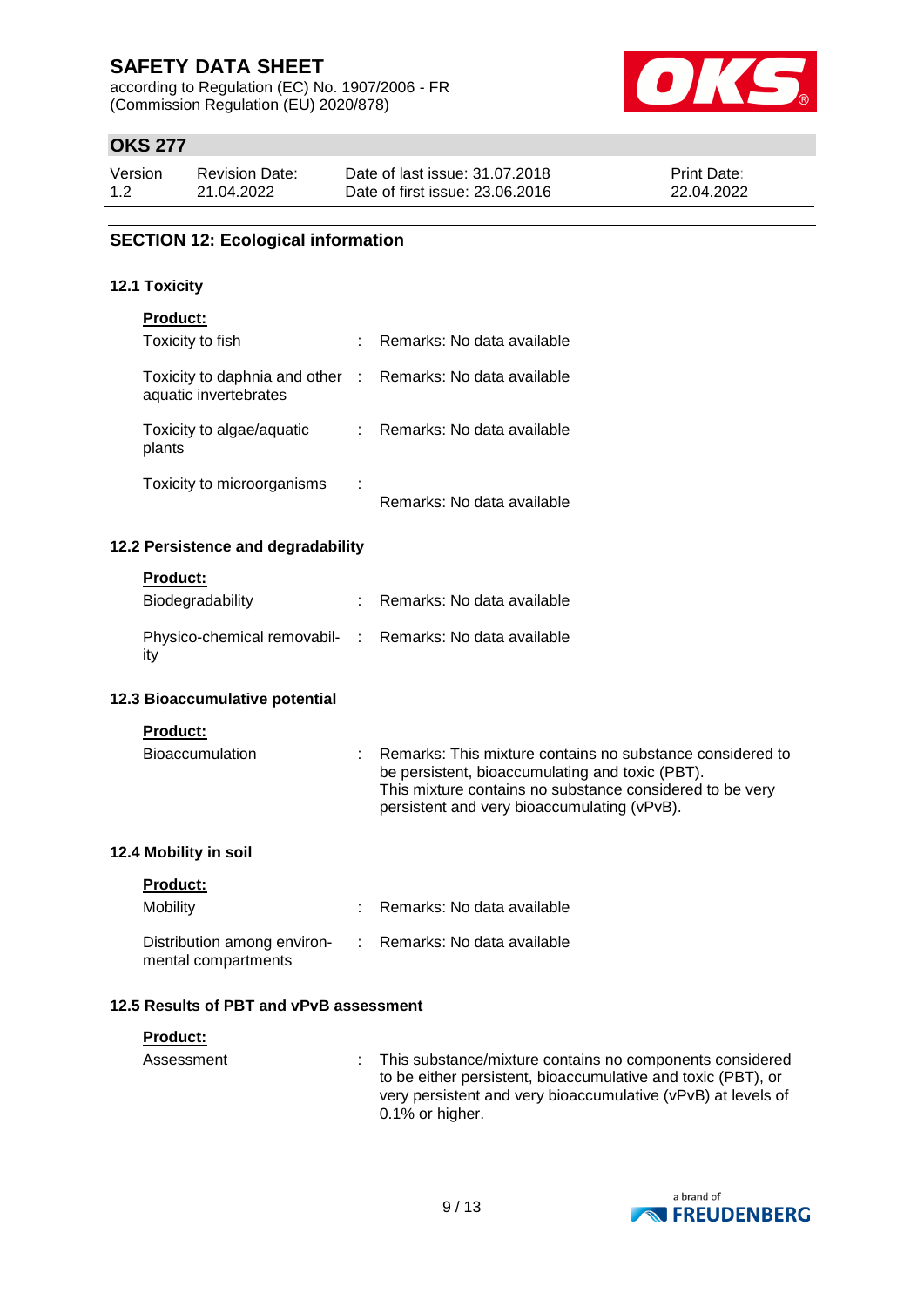according to Regulation (EC) No. 1907/2006 - FR (Commission Regulation (EU) 2020/878)



## **OKS 277**

| Version | <b>Revision Date:</b> | Date of last issue: 31.07.2018  | <b>Print Date:</b> |
|---------|-----------------------|---------------------------------|--------------------|
| 1.2     | 21.04.2022            | Date of first issue: 23,06,2016 | 22.04.2022         |

### **12.6 Endocrine disrupting properties**

### **Product:**

Assessment : The substance/mixture does not contain components considered to have endocrine disrupting properties according to REACH Article 57(f) or Commission Delegated regulation (EU) 2017/2100 or Commission Regulation (EU) 2018/605 at levels of 0.1% or higher.

### **12.7 Other adverse effects**

### **Product:**

| Additional ecological infor- | No information on ecology is available. |
|------------------------------|-----------------------------------------|
| mation                       |                                         |

## **SECTION 13: Disposal considerations**

| 13.1 Waste treatment methods |   |                                                                                                                                                                        |
|------------------------------|---|------------------------------------------------------------------------------------------------------------------------------------------------------------------------|
| Product                      | ÷ | The product should not be allowed to enter drains, water<br>courses or the soil.                                                                                       |
|                              |   | Waste codes should be assigned by the user based on the<br>application for which the product was used.                                                                 |
| Contaminated packaging       | ÷ | Packaging that is not properly emptied must be disposed of as<br>the unused product.<br>Dispose of waste product or used containers according to<br>local regulations. |
|                              |   | The following Waste Codes are only suggestions:                                                                                                                        |
| Waste Code                   |   | used product, unused product<br>12 01 12*, spent waxes and fats                                                                                                        |
|                              |   | uncleaned packagings<br>15 01 10, packaging containing residues of or contaminated<br>by hazardous substances                                                          |

## **SECTION 14: Transport information**

## **14.1 UN number or ID number**

| <b>ADN</b>  | : Not regulated as a dangerous good |
|-------------|-------------------------------------|
| <b>ADR</b>  | : Not regulated as a dangerous good |
| <b>RID</b>  | : Not regulated as a dangerous good |
| <b>IMDG</b> | : Not regulated as a dangerous good |

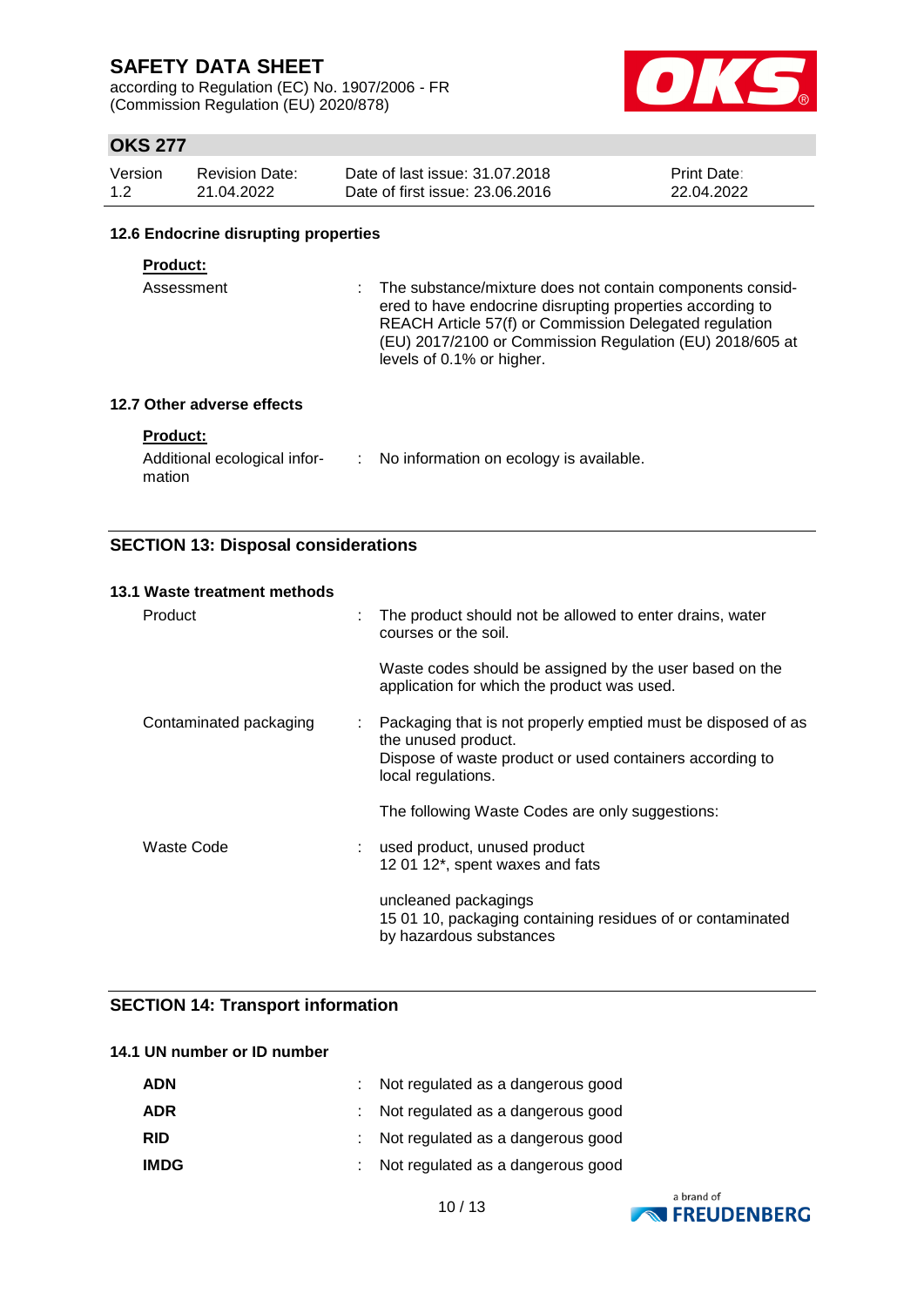according to Regulation (EC) No. 1907/2006 - FR (Commission Regulation (EU) 2020/878)



## **OKS 277**

| Version<br>1.2                  | <b>Revision Date:</b><br>21.04.2022                 | Date of last issue: 31.07.2018<br>Date of first issue: 23.06.2016 | Print Date:<br>22.04.2022 |  |  |  |  |  |
|---------------------------------|-----------------------------------------------------|-------------------------------------------------------------------|---------------------------|--|--|--|--|--|
|                                 |                                                     |                                                                   |                           |  |  |  |  |  |
| <b>IATA</b>                     |                                                     | Not regulated as a dangerous good                                 |                           |  |  |  |  |  |
|                                 | 14.2 UN proper shipping name                        |                                                                   |                           |  |  |  |  |  |
| <b>ADN</b>                      |                                                     | Not regulated as a dangerous good<br>÷                            |                           |  |  |  |  |  |
| <b>ADR</b>                      |                                                     | Not regulated as a dangerous good                                 |                           |  |  |  |  |  |
| <b>RID</b>                      |                                                     | Not regulated as a dangerous good                                 |                           |  |  |  |  |  |
| <b>IMDG</b>                     |                                                     | Not regulated as a dangerous good                                 |                           |  |  |  |  |  |
| <b>IATA</b>                     |                                                     | Not regulated as a dangerous good                                 |                           |  |  |  |  |  |
| 14.3 Transport hazard class(es) |                                                     |                                                                   |                           |  |  |  |  |  |
| <b>ADN</b>                      |                                                     | Not regulated as a dangerous good<br>÷                            |                           |  |  |  |  |  |
| <b>ADR</b>                      |                                                     | Not regulated as a dangerous good                                 |                           |  |  |  |  |  |
| <b>RID</b>                      |                                                     | Not regulated as a dangerous good                                 |                           |  |  |  |  |  |
| <b>IMDG</b>                     |                                                     | Not regulated as a dangerous good                                 |                           |  |  |  |  |  |
| <b>IATA</b>                     |                                                     | Not regulated as a dangerous good                                 |                           |  |  |  |  |  |
|                                 | 14.4 Packing group                                  |                                                                   |                           |  |  |  |  |  |
| <b>ADN</b>                      |                                                     | Not regulated as a dangerous good<br>÷                            |                           |  |  |  |  |  |
| <b>ADR</b>                      |                                                     | Not regulated as a dangerous good                                 |                           |  |  |  |  |  |
| <b>RID</b>                      |                                                     | Not regulated as a dangerous good                                 |                           |  |  |  |  |  |
| <b>IMDG</b>                     |                                                     | Not regulated as a dangerous good                                 |                           |  |  |  |  |  |
|                                 | <b>IATA (Cargo)</b>                                 | Not regulated as a dangerous good                                 |                           |  |  |  |  |  |
|                                 | IATA (Passenger)                                    | Not regulated as a dangerous good                                 |                           |  |  |  |  |  |
|                                 | <b>14.5 Environmental hazards</b>                   |                                                                   |                           |  |  |  |  |  |
| ADN                             |                                                     | Not regulated as a dangerous good                                 |                           |  |  |  |  |  |
| <b>ADR</b>                      |                                                     | Not regulated as a dangerous good                                 |                           |  |  |  |  |  |
| <b>RID</b>                      |                                                     | Not regulated as a dangerous good                                 |                           |  |  |  |  |  |
| <b>IMDG</b>                     |                                                     | Not regulated as a dangerous good                                 |                           |  |  |  |  |  |
|                                 | 14.6 Special precautions for user<br>Not applicable |                                                                   |                           |  |  |  |  |  |
|                                 |                                                     | 14.7 Maritime transport in bulk according to IMO instruments      |                           |  |  |  |  |  |
|                                 | Remarks                                             | Not applicable for product as supplied.                           |                           |  |  |  |  |  |

## **SECTION 15: Regulatory information**

### **15.1 Safety, health and environmental regulations/legislation specific for the substance or mixture**

REACH - Restrictions on the manufacture, placing on the market and use of certain dangerous substances,

: Not applicable

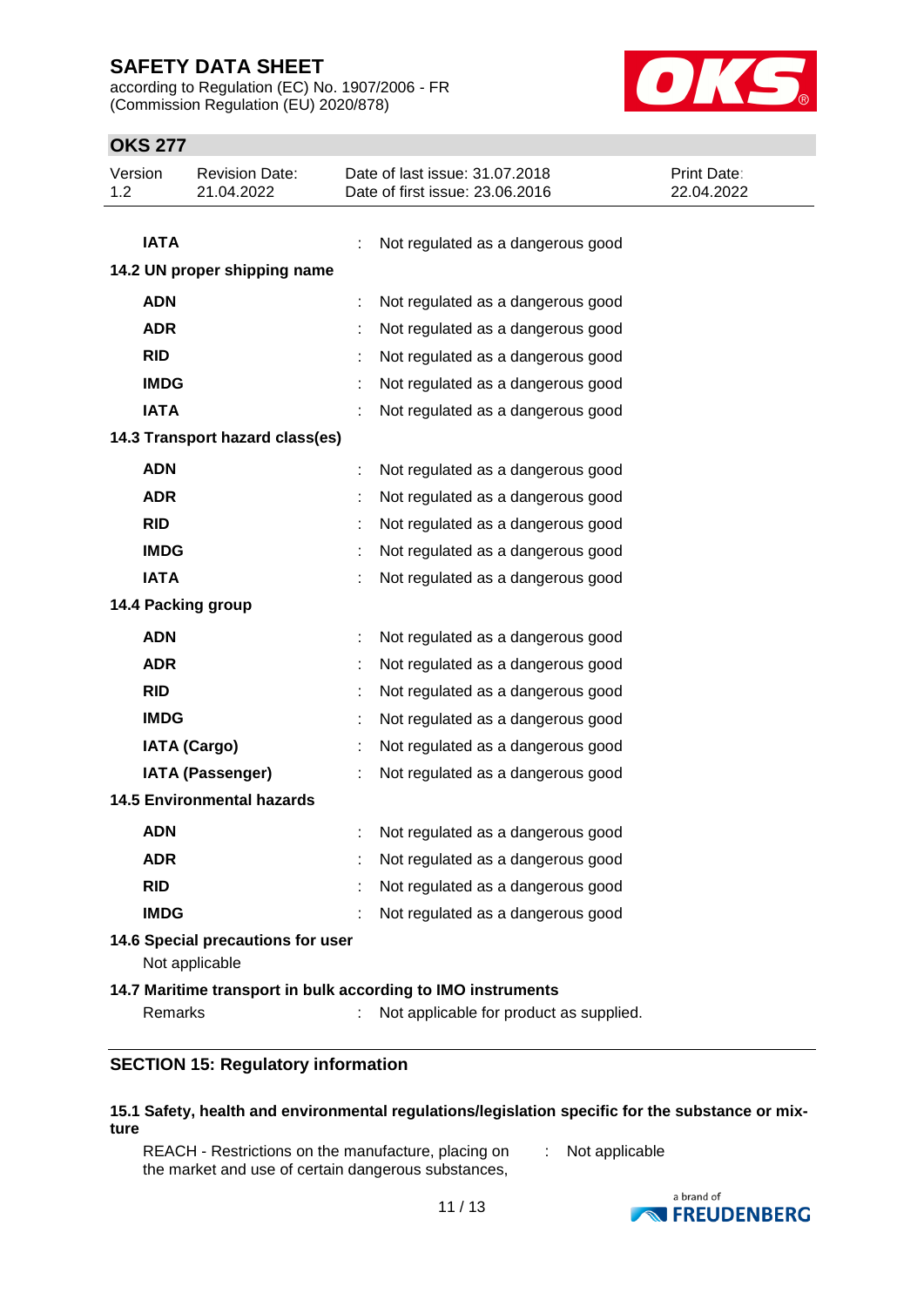according to Regulation (EC) No. 1907/2006 - FR (Commission Regulation (EU) 2020/878)



## **OKS 277**

| Version<br>1.2 | <b>Revision Date:</b><br>21.04.2022                                                                                                                                                  |                | Date of last issue: 31.07.2018<br>Date of first issue: 23.06.2016 |   | <b>Print Date:</b><br>22.04.2022                                                                                               |  |  |  |  |
|----------------|--------------------------------------------------------------------------------------------------------------------------------------------------------------------------------------|----------------|-------------------------------------------------------------------|---|--------------------------------------------------------------------------------------------------------------------------------|--|--|--|--|
|                | mixtures and articles (Annex XVII)                                                                                                                                                   |                |                                                                   |   |                                                                                                                                |  |  |  |  |
|                | REACH - Candidate List of Substances of Very High<br>Concern for Authorisation (Article 59).<br>(EU SVHC)                                                                            |                |                                                                   |   | This product does not contain sub-<br>stances of very high concern (Regu-<br>lation (EC) No 1907/2006 (REACH),<br>Article 57). |  |  |  |  |
|                | REACH - List of substances subject to authorisation<br>(Annex XIV)<br>(EU. REACH-Annex XIV)                                                                                          |                |                                                                   | t | Not applicable                                                                                                                 |  |  |  |  |
|                | Regulation (EC) No 1005/2009 on substances that de-<br>plete the ozone layer<br>(EC 1005/2009)                                                                                       |                |                                                                   | ÷ | Not applicable                                                                                                                 |  |  |  |  |
|                | Regulation (EU) 2019/1021 on persistent organic pollu-<br>tants (recast)<br>(EU POP)                                                                                                 |                |                                                                   | ÷ | Not applicable                                                                                                                 |  |  |  |  |
|                | Regulation (EC) No 649/2012 of the European Parlia-<br>ment and the Council concerning the export and import<br>of dangerous chemicals<br>(EU PIC)                                   | Not applicable |                                                                   |   |                                                                                                                                |  |  |  |  |
|                | Seveso III: Directive 2012/18/EU of the European<br>Not applicable<br>Parliament and of the Council on the control of<br>major-accident hazards involving dangerous sub-<br>stances. |                |                                                                   |   |                                                                                                                                |  |  |  |  |
|                | Occupational Illnesses (R-<br>461-3, France)                                                                                                                                         | t              | Not applicable                                                    |   |                                                                                                                                |  |  |  |  |
|                | Reinforced medical supervi-<br>sion (R4624-18)                                                                                                                                       | ÷              | The product has no CMR properties                                 |   |                                                                                                                                |  |  |  |  |
|                | Volatile organic compounds                                                                                                                                                           | ÷              | Not applicable                                                    |   | Directive 2010/75/EU of 24 November 2010 on industrial<br>emissions (integrated pollution prevention and control)              |  |  |  |  |
|                |                                                                                                                                                                                      |                |                                                                   |   |                                                                                                                                |  |  |  |  |

## **15.2 Chemical safety assessment**

This information is not available.

### **SECTION 16: Other information**

### **Full text of other abbreviations**

ADN - European Agreement concerning the International Carriage of Dangerous Goods by Inland Waterways; ADR - Agreement concerning the International Carriage of Dangerous Goods by Road; AIIC - Australian Inventory of Industrial Chemicals; ASTM - American Society for the Test-